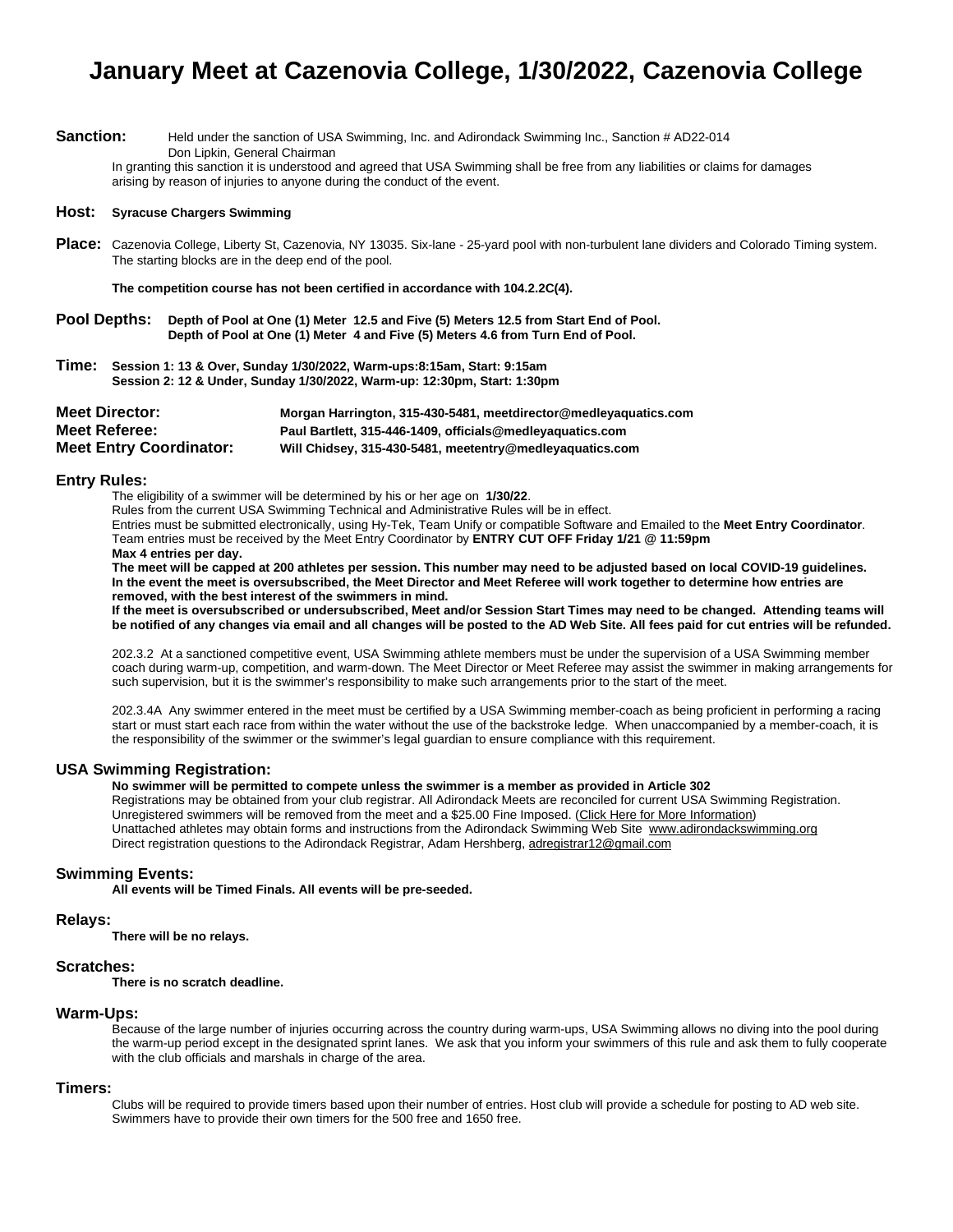#### **Deck Entries:**

Adirondack Swimming has agreed to allow Deck Entries at AD Meets under the following conditions;

1. Deck Entries are NOT Allowed during Championship Meets

2. Athlete must be USA-S Registered and show Proof of Registration (those already in meet have been confirmed as registered). Acceptable forms of Proof of Registration are: USA-Swimming ID or USA-Swimming Club Portal Team Listing or Deck Pass.

#### **If athlete cannot prove USA-S Registration, Adirondack accepts Deck Registration***,* **to UN-AD (unattached) at an LSC fee of \$60.00 plus the current USA Swimming Registration fee.**

#### **DECK REGISTRATIONS WILL NOT BE MADE WITH ANY TEAM ASSOCIATION, PLEASE DO NOT ASK.** 3. Coach makes the request for the entry.

- 4. All Deck Entries will be allowed at the discretion of a combined decision of the Meet Director and the Meet Referee.
- 5. Deck Entries are Subject to a \$1.00 Surcharge, Per Entry, which applies to All Entries, Individual or Relays.

#### **Meet Policy:**

Use of Audio or Visual Recording Devices, Including a Cell Phone, is not permitted behind the starting blocks, including any spectator area behind the starting blocks, in changing areas, rest rooms or locker rooms.

Changing into or out of swimsuits other than locker rooms or other designated areas is prohibited.

Operation of a drone, or any other flying apparatus, is prohibited over the venue (pools, athlete/coach areas, spectator areas and open ceiling locker rooms) any time athletes, coaches, officials and/or spectators are present.

No one will be allowed on the deck except USA-S Registered Officials and USA-S Registered Coaches with Current Certifications, USA-S Registered Swimmers and Meet Marshalls and Timers on Shift.

All Officials and Coaches are Required to display USA Swimming Credentials (USA Swimming Membership Card) while on deck. If, at an AD Sanctioned Meet, an individual is found on deck, acting in any coaching capacity and is determined to be out of compliance with USA Swimming requirements for coaches, that individual will be removed from the deck and the represented club will be fined \$250. Any swimmer found in an unauthorized area will be asked to immediately leave the premises. No exceptions. Each team is responsible for supervising its members.

All applicable adults participating in or associated with this meet acknowledge that they are subject to the provisions of the USA Swimming Minor Athlete Abuse Prevention Policy ("MAAPP"), and that they understand that compliance with the MAAPP policy is a condition of participation in the conduct of this competition.

An inherent risk of exposure to COVID-19 exists in any public place where people are present. COVID-19 is an extremely contagious disease that can lead to severe illness and death. According to the Centers for Disease Control and Prevention, senior citizens and individuals with underlying medical conditions are especially vulnerable.

USA Swimming, Inc., cannot prevent you (or your child(ren)) from becoming exposed to, contracting, or spreading COVID-19 while participating in USA Swimming sanctioned events. It is not possible to prevent against the presence of the disease. Therefore, if you choose to participate in a USA Swimming sanctioned event, you may be exposing yourself to and/or increasing your risk of contracting or spreading COVID-19.

BY ATTENDING OR PARTICIPATING IN THIS COMPETITION, YOU VOLUNTARILY ASSUME ALL RISKS ASSOCIATED WITH EXPOSURE TO COVID-19 AND FOREVER RELEASE AND HOLD HARMLESS USA SWIMMING AND ADIRONDACK SWIMMING AND EACH OF THEIR OFFICERS, DIRECTORS, AGENTS, EMPLOYEES OR OTHER REPRESENTATIVES FROM ANY LIABILITY OR CLAIMS INCLUDING FOR PERSONAL INJURIES, DEATH, DISEASE OR PROPERTY LOSSES, OR ANY OTHER LOSS, INCLUDING BUT NOT LIMITED TO CLAIMS OF NEGLIGENCE AND GIVE UP ANY CLAIMS YOU MAY HAVE TO SEEK DAMAGES, WHETHER KNOWN OR UNKNOWN, FORESEEN OR UNFORESEEN, IN CONNECTION THEREWITH.

**This statement (Covid-19) shall also be included in heat sheets.**

#### **Host Assumption of Risk Disclaimer Statement**

Safe Sport considerations to ensure parents have access to and/or the opportunity to observe their child on deck have been made. The meet will be livestreamed, the link sent out to coaches to distribute to their respective teams at the beginning of warm-up.

In applying for this sanction(ed event), the Host, Syracuse Chargers Swimming, Medley Aquatics, and Cazenovia College agrees to comply and to enforce all health and safety mandates and guidelines of USA Swimming, Adirondack LSC, the State of New York.

You must follow all posted instructions while on Cazenovia College's Campus. An inherent risk of exposure of COVID-10 exists in any public place where people are present. COVID-19 is an extremely contagious disease that can lead to severe illness and death. According to the Centers for Disease Control and Prevention, senior citizens and guest with underlying medical conditions are especially vulnerable. By attending the swim meet you voluntarily assume all risks related to exposure to COVID-19.

#### **Services:**

**There will be no concession available at this meet.** 

#### **Disabled Athletes:**

Adirondack Swimming welcomes athletes with disabilities. Athletes with disabilities are required to contact the Meet Director at least 2 weeks in advance of the meet so that provisions can be made for any special accommodations.

#### **Entry Fees:**

An entry summary sheet is included to compute your team entry fees. The entry fees are \$4.50 per individual event, which includes the \$.50 AD travel fund surcharge and a \$2.00 per swimmer surcharge.

**ALL MANUAL ENTRIES, INCLUDING DECK ENTRIES (NON-ELECTRONIC) ARE SUBJECT TO A SURCHARGE OF \$1.00 PER ENTRY, WHICH APPLIES TO INDIVIDUAL OR RELAY ENTRIES.**

Make your entry check payable **to "Syracuse Chargers"** and mail your check and entry summary sheet to the **Meet Entry Coordinator**. *Entries will be entered to the meet upon receipt of your check.*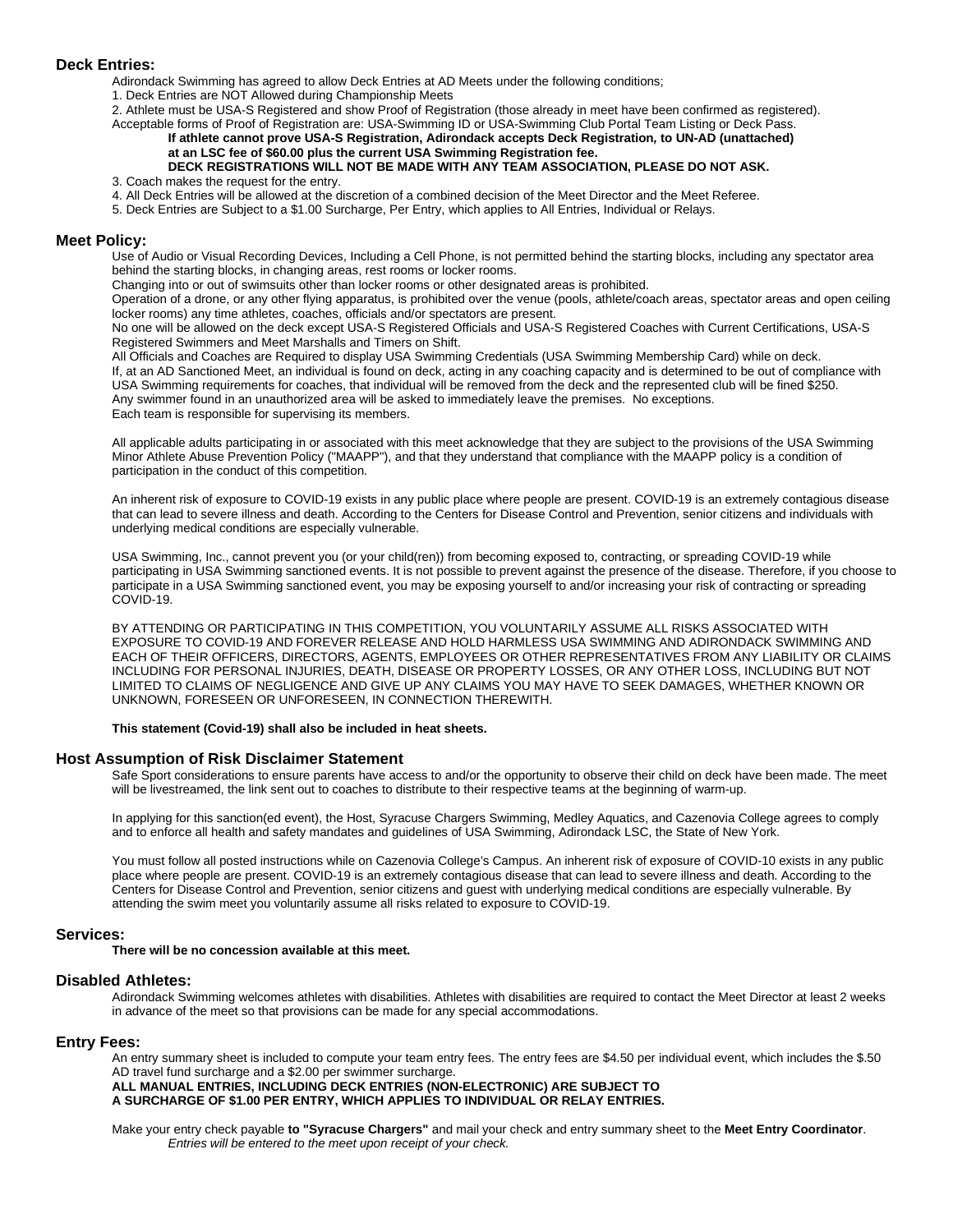#### **Photographers:**

Only Professional Photographers or Videographers hired by the host team or Press Photographers, who have been approved in advance by the meet director, will be allowed on deck. A Photographer Registration form must be completed and submitted to the meet director for approval, prior to the meet. Forms are available on the Adirondack Swimming website as well as from the Meet Director. Click here for a direct link to the registration form.

Swimmer's families, taking photos of their children from the spectator area, are not subject to this policy.

*Parents and Professionals, please refer to the "Meet Policy" above for general restrictions pertaining to all photography at Sanctioned meets*.

#### **Awards:**

**No Awards**

#### **Scoring:**

No Scoring for this meet

#### **Officials:**

There will be an official's meeting conducted promptly 30 minutes before each session. Attendance is MANDATORY to work the meet. Please sign up in official's room before the start of officials meeting.

#### **Hotel Accommodations:**

**Hampton Inn & Suites Cazenovia** 

**25 Lakers Lane, Cazenovia, NY 13035**

#### **If you have any questions please contact the Meet Director or Meet Referee**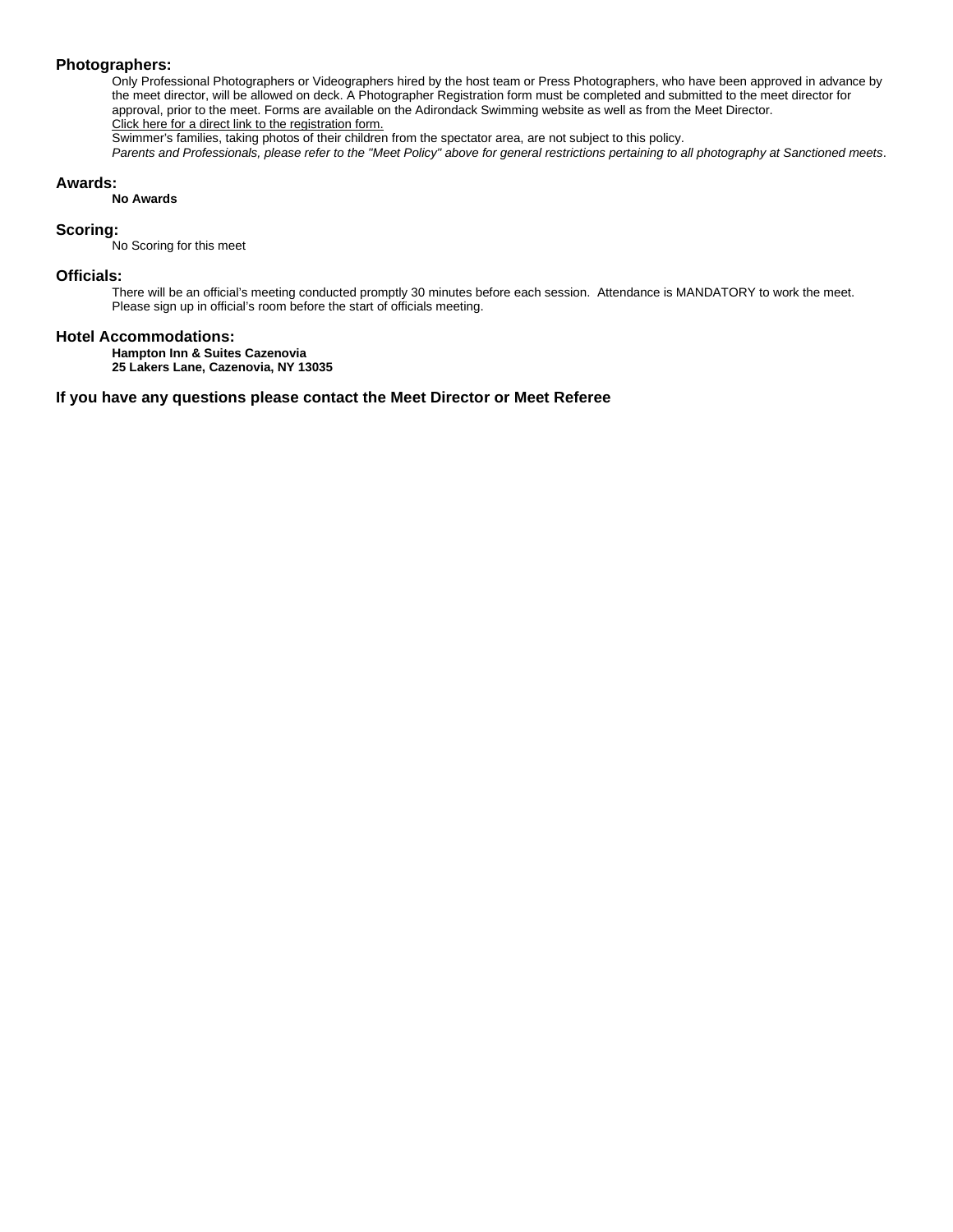## **January Meet at Cazenovia College 1/30/2022 … Cazenovia College**

### **SESSION 1 … DAY 1 WARM-UPS 8:15AM… SESSION BEGINS 9:15AM**

| Mixed<br><b>EVENTS</b> | <b>AGE GROUP</b> | <b>EVENT</b><br><b>DESCRIPTION</b> |
|------------------------|------------------|------------------------------------|
|                        |                  |                                    |
|                        | Mixed, 13 & Over | 400 IM                             |
| $\overline{2}$         | Mixed, 13 & Over | 100 Free                           |
| 3                      | Mixed, 13 & Over | 200 Back                           |
| 4                      | Mixed, 13 & Over | <b>100 Fly</b>                     |
| 5                      | Mixed, 13 & Over | 200 Breast                         |
| 6                      | Mixed, 13 & Over | 50 Free                            |
|                        | Mixed, 13 & Over | 100 Back                           |
| 8                      | Mixed, 13 & Over | 100 Breast                         |
| 9                      | Mixed, 13 & Over | 500 Free                           |
| 10                     | Mixed, 13 & Over | 1650 Free                          |

### **SESSION 2 … DAY 1 WARM-UPS 12:30PM… SESSION BEGINS 1:30PM**

| Mixed<br><b>EVENTS</b> | <b>AGE GROUP</b>  | <b>EVENT</b><br><b>DESCRIPTION</b> |
|------------------------|-------------------|------------------------------------|
|                        |                   |                                    |
| 11                     | Mixed, 12 & Under | 50 Back                            |
| 12                     | Mixed, 12 & Under | 100 Free                           |
| 13                     | Mixed, 12 & Under | <b>100 Fly</b>                     |
| 14                     | Mixed, 12 & Under | 50 Breast                          |
| 15                     | Mixed, 12 & Under | 50 Free                            |
| 16                     | Mixed, 12 & Under | 100 Back                           |
| 17                     | Mixed, 12 & Under | 100 Breast                         |
| 18                     | Mixed, 12 & Under | <b>500 Free</b>                    |

**Each Swimmer May Swim A Maximum of 4 Events Per Day \$4.50 Per Individual Event Per Athlete for ALL Athletes \$2.00 Per Athlete Surcharge For Manual Entries, Add \$1.00 Per Entry (individual or relay)**